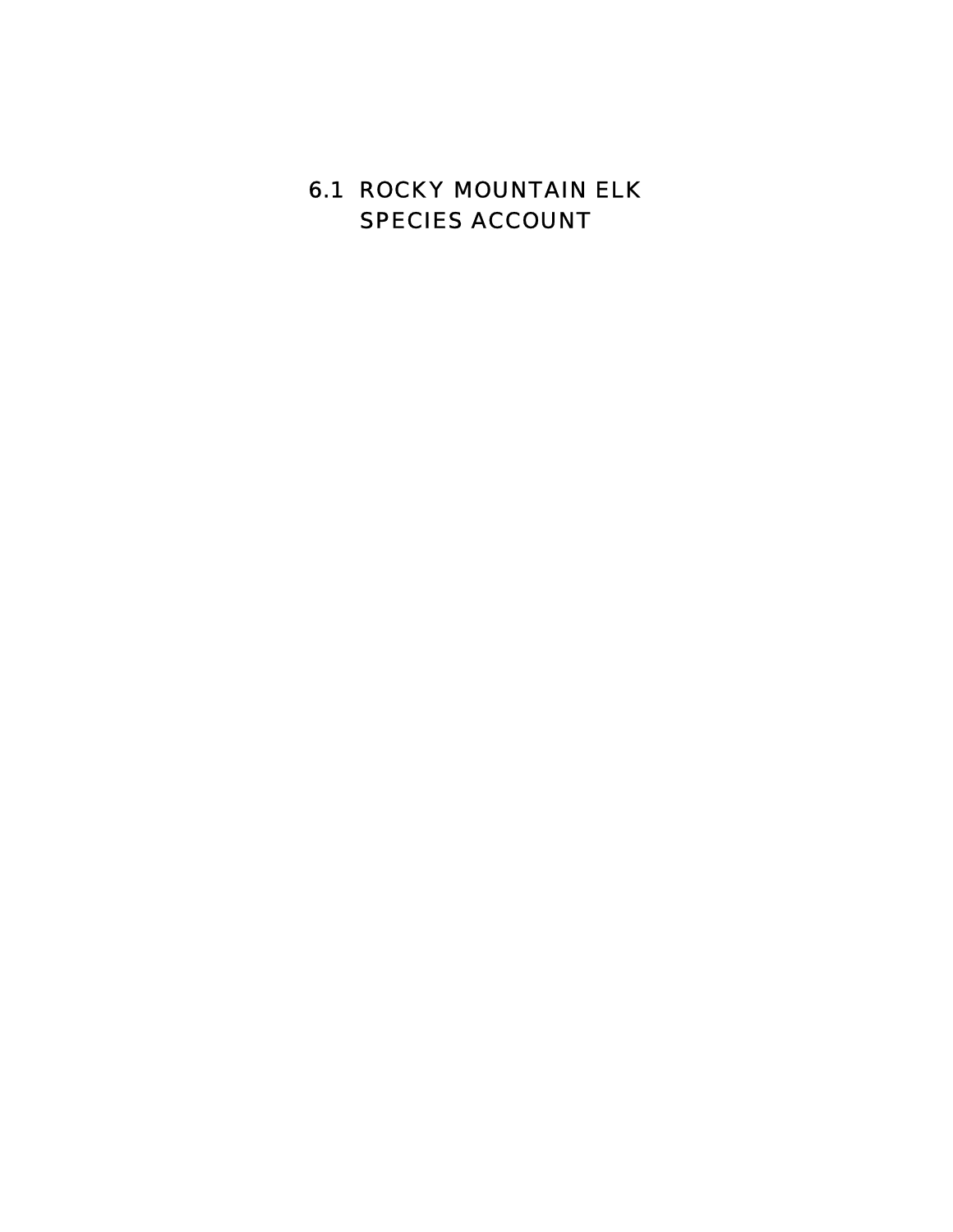**SPECIES NAME: Rocky Mountain Elk** *(Cervus elaphus)*

#### **SPECIES CODE: M-CEEL**

#### **INTRODUCTION:**

This document provides the background information for rating habitat values of pre-defined ecosystem units in southern British Columbia for Rocky Mountain Elk. Information on habitat requirements, life requisites, and habitat / landscape use patterns of Rocky Mountain Elk has been accumulated from a variety of sources, including literature reviews, species experts, and previous inventory and mapping efforts.

### **STATUS:**

| <b>Status in Canada (COSEWIC 1998):</b>       | No formal designation |  |
|-----------------------------------------------|-----------------------|--|
| <b>Status in British Columbia (CDC 1999):</b> |                       |  |
| <b>Provincial Management List:</b>            | Yellow                |  |
| <b>Global Rank:</b>                           | G <sub>5</sub>        |  |
| <b>Provincial Rank:</b>                       | <b>S4S5</b>           |  |
| <b>Identified Wildlife (Y/N):</b>             | N                     |  |

### **DISTRIBUTION:**

#### *Continental Range:*

Elk were once the most widely distributed member of the North American deer family, ranging from the Atlantic to the Pacific coasts and from Mexico north to Canada. Elk disappeared from eastern North America in the early 1800s. Market hunting, habitat loss, and severe winters resulted in western populations declining shortly thereafter and reaching population lows in the early 1900s. Today, elk are restricted to western North America, where four sub-species are recognized: the Rocky Mountain elk (*Cervus elaphus nelsoni*); Roosevelt elk (*C. e. roosevelti*); Manitoba elk (*C. e. manitobensis*); and Tule elk (*C. e. nannodes*)(Nagorsen 1990).

Rocky Mountain elk are found in portions of northern and eastern British Columbia, western Alberta, Saskatchewan, Manitoba, eastern Oregon and Washington, Idaho, western Montana, Wyoming, Colorado, Utah, Nevada, New Mexico, and Arizona. By contrast, Roosevelt elk are found in coastal areas of the Pacific Northwest and Vancouver Island, Manitoba elk in southwestern Manitoba, southern Saskatchewan, and southeastern Alberta, and Tule elk are restricted to west-central California.

#### *Provincial Range:*

Two subspecies of elk occur in British Columbia: Roosevelt elk (*Cervus elaphus roosevelti*) and Rocky Mountain elk (*C. e. nelsoni*). Roosevelt elk occur in Canada only on Vancouver Island and sporadically in the extreme southwest mainland while Rocky Mountain elk are considerably more abundant and widespread, occurring in greatest numbers in the Rocky Mountains and the Rocky Mountain Trench of southeastern British Columbia. In the province's northeast region, Rocky Mountain elk occur in relatively moderate abundance, with densities ranging from 1 elk per 250 sq. km. to 1 elk per 2.5 sq. km. (Blower 1988).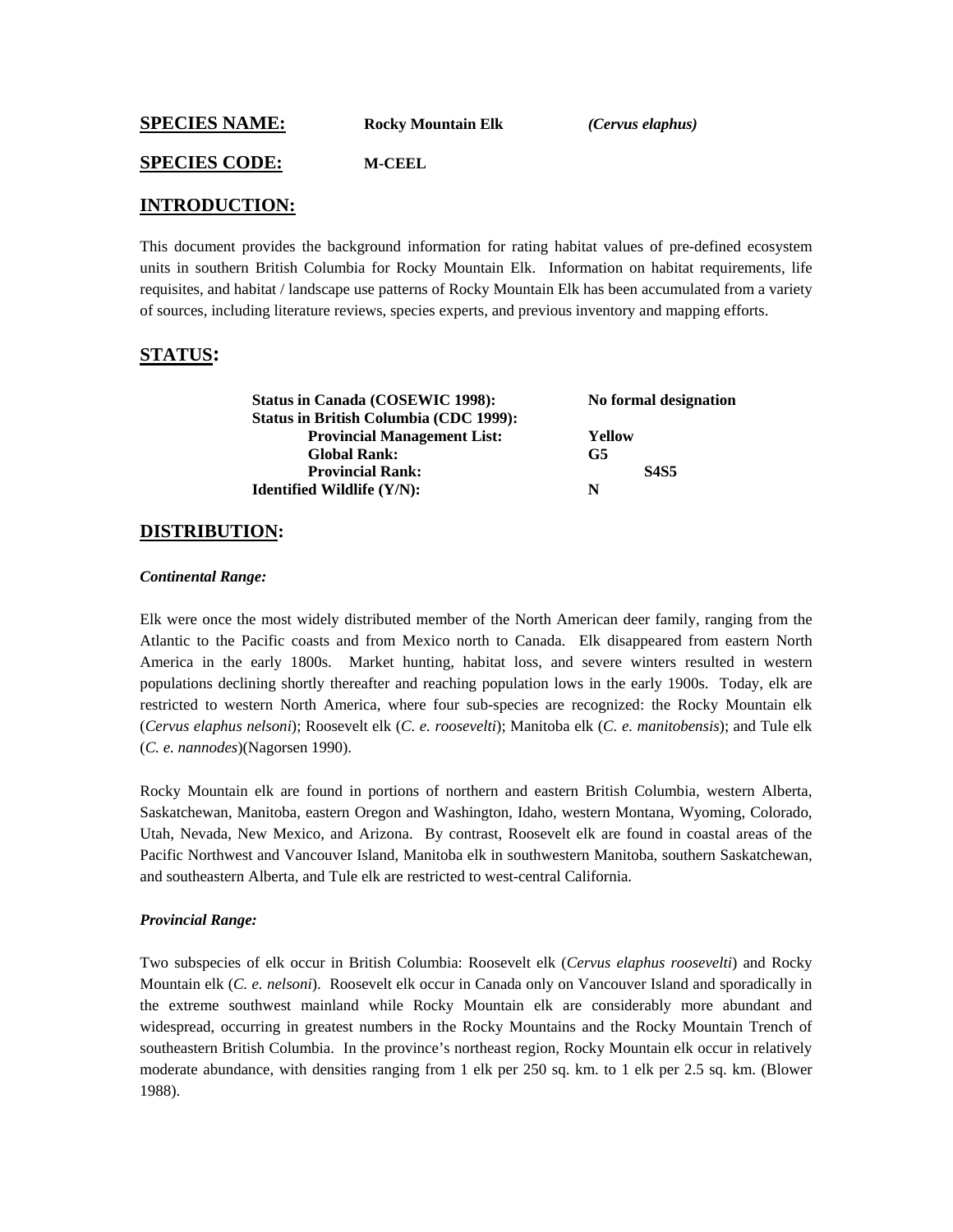Throughout their range in mainland British Columbia, Rocky Mountain elk (hereafter referred to as '*elk*') occupy a wide variety of habitats ranging from coniferous forests of most ages, as well as mixedwood and deciduous forests, wetlands, vegetated slides and avalanche chutes, and rock outcrops. Their use of high alpine tundra habitats is limited, however sub-alpine environments are commonly inhabited by elk on both the east and west slopes of the Rocky Mountains.

Within British Columbia, Peek (1982) indicated that elk are currently expanding into previously unoccupied range and in central Washington have recently been observed on shrub-steepe habitats historically unoccupied by elk (Rickard *et al.* 1977).

#### *Range of Elk in the Project Area:*

| <b>Ecoprovinces:</b>         | Southern Interior                                       |
|------------------------------|---------------------------------------------------------|
| <b>Ecoregions:</b>           | Thompson-Okanagan Plateau, Okanagan Highland            |
| <b>Ecosections:</b>          | Northern Okanagan Highland, Southern Okanagan Highland, |
|                              | Northern Okanagan Basin, Southern Okanagan Basin        |
| <b>Biogeoclimatic Zones:</b> | ESSFdc1, PPxh1, MSdm1, IDFxh1, IDFdm1 (Stevens 1995)    |

#### *Elevational Range:*

Elk movements and habitat use patterns are a response to snow accumulation and resultant forage availability. Therefore, many populations migrate elevationally to use habitats at various elevations, ranging from valley bottom IDF habitats to high elevation AT and parkland habitats.

### **KEY LIFE REQUISITES:**

Because elk are widely recognized as an adaptable and opportunistic species, it is difficult to specify their habitat requirements over broad geographic areas. Elk distribution and habitat selection is determined by a combination of many factors including topography, vegetation structure, forage quality and quantity, traditional and habitual behavior, weather conditions, predators, and human activities (Morgantini and Russell 1983). However, a general inference regarding the primary characteristics of elk habitat is the requirement for interspersion of forage, escape, and cover resources. Generally, foraging areas for elk are found in open habitats, thermal cover is best provided by coniferous forested stands, while predator relief is provided by dense forests with well-developed understories. Thus, elk are an ecotonal, or *'multitypic'*, species, favoring high contrast forest edges which provide an abundance of forage in close proximity to escape and thermal cover.

### **Living Habitat:**

Elk, like most other wildlife species, require three basic resources to survive and reproduce: water, food, and cover. In order for elk to use these resources efficiently, the resources must be distributed across the landscape in a pattern that facilitates movement of the animals through all areas (Nyberg and Janz 1990). Therefore, the interspersion of forage and cover resources (assuming that water resources are not limiting in most environments) is a major factor determining the quality of elk habitat.

Elk subsist primarily on gramineous plants, particularly fescues and sedges, on a year round basis, however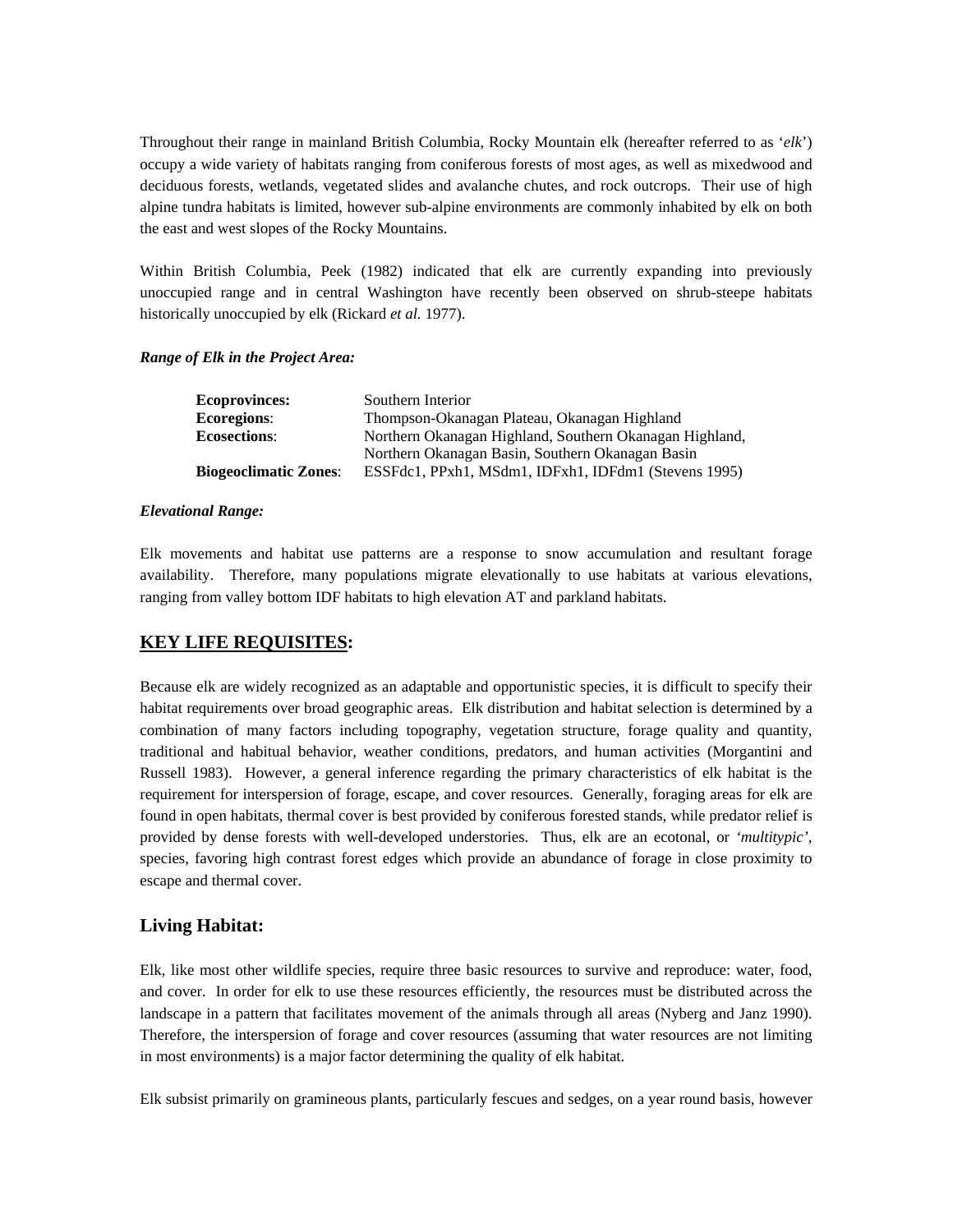woody browse can increase in importance during the late summer and fall seasons. In other boreal mixedwood habitats of western Canada, elk rely more heavily on browse during the winter. However, this is in contrast to habitats in the south Okanagan, where semi-open and broken forest cover provide accessible grassland areas for most of the year, including winter.

Throughout TFL 15 and adjacent areas, habitats with reduced snow depths are associated with lower elevation and valley bottom environments, thus providing access to forage in winter and spring. In addition, key elk ranges in the study area are relatively small (< 25 ha, although they may be complexed to form larger habitats), thus providing early structural stage habitats adjacent to mature forest stands which lend the necessary cover required for efficient foraging in an ecotonal landscape.

### **Feeding Habitat:**

Feeding habits of elk have been extensively reviewed (see Morgantini and Russell 1983, Nietfeld 1983, Fargey 1988, Fargey and Hawley 1989, Stelfox *et al.* 1991, Renecker and Hudson 1992). The diets of elk are extremely variable and largely dependent upon local forage availability. While Kufeld (1973) found that 159 forbs, 59 grasses, and 95 shrub species have been reported as elk forage, grasses are the preferred forage throughout the year and are consumed in both succulent and dry seasons. MELP (1992) state the normal preferred diet of elk may consist of up to 80% grass and herbs and 20% browse; however elk can survive even if the availability of food requires a complete reversal of this diet.

The following table summarizes the key forage species preferred by elk in the Rocky Mountain east slopes of Alberta, incorporating information from Salter and Hudson (1980), Berg (1983), Morgantini and Hudson (1983), Morgantini and Olson (1983).

|                                                                                                                                                                                                    | Table 2: Key Forage Species for Elk                                                                                                                                                                                                                                                           |                                                                                                                                                                                                               |                                                       |
|----------------------------------------------------------------------------------------------------------------------------------------------------------------------------------------------------|-----------------------------------------------------------------------------------------------------------------------------------------------------------------------------------------------------------------------------------------------------------------------------------------------|---------------------------------------------------------------------------------------------------------------------------------------------------------------------------------------------------------------|-------------------------------------------------------|
| <b>Trees and Shrubs</b>                                                                                                                                                                            | Graminoids                                                                                                                                                                                                                                                                                    | <b>Forbs</b>                                                                                                                                                                                                  | <b>Horsetails, Mosses</b><br>and Lichens              |
| Amelanchier spp.<br>Artemesia spp.<br>Juniperus spp.<br>Pinus spp.<br>Picea spp.<br>Pseudotsuga spp.<br>Rubus spp.<br>Salix spp.<br>Shepherdia canadensis<br>Elaeagnus commutata<br>Vaccinium spp. | <i>Agropyron</i> spp.<br>Agrostis scabra<br>Bouteloua spp.<br><i>Bromus</i> spp.<br>Carex spp.<br>Cyperaceae<br>Danthonia spp.<br>Deschampsia spp.<br>Eleocharis spp.<br>Elymus spp.<br>Festuca spp.<br>Juncus spp.<br>Koeleria cristata<br>Poa spp.<br>Schizachne purpurascens<br>Stipa spp. | Astragalus spp.<br>Delphinium spp.<br>Draba spp.<br>Galium spp.<br>Geum spp.<br>Lupinus spp.<br>Mertenesia spp.<br>Petasites spp.<br>Potentilla spp.<br>Saxifraga spp.<br>Stellaria spp.<br><i>Vicia</i> spp. | Equisetum spp.<br>Lycopodium spp.<br>Selaginella spp. |

Snow depth and condition are major determining factors of elk diets on winter ranges. Skovlin (1982) refers to snow depth as the factor most limiting to elk distribution and movement; as snow depths of 46 to 71 cm have caused elk to switch from grazing to browsing, while depths of over 76 cm have been considered detrimental to travel (Nietfeld *et al.* 1984). Therefore, snow depth is a major factor for elk in the selection of winter foraging sites.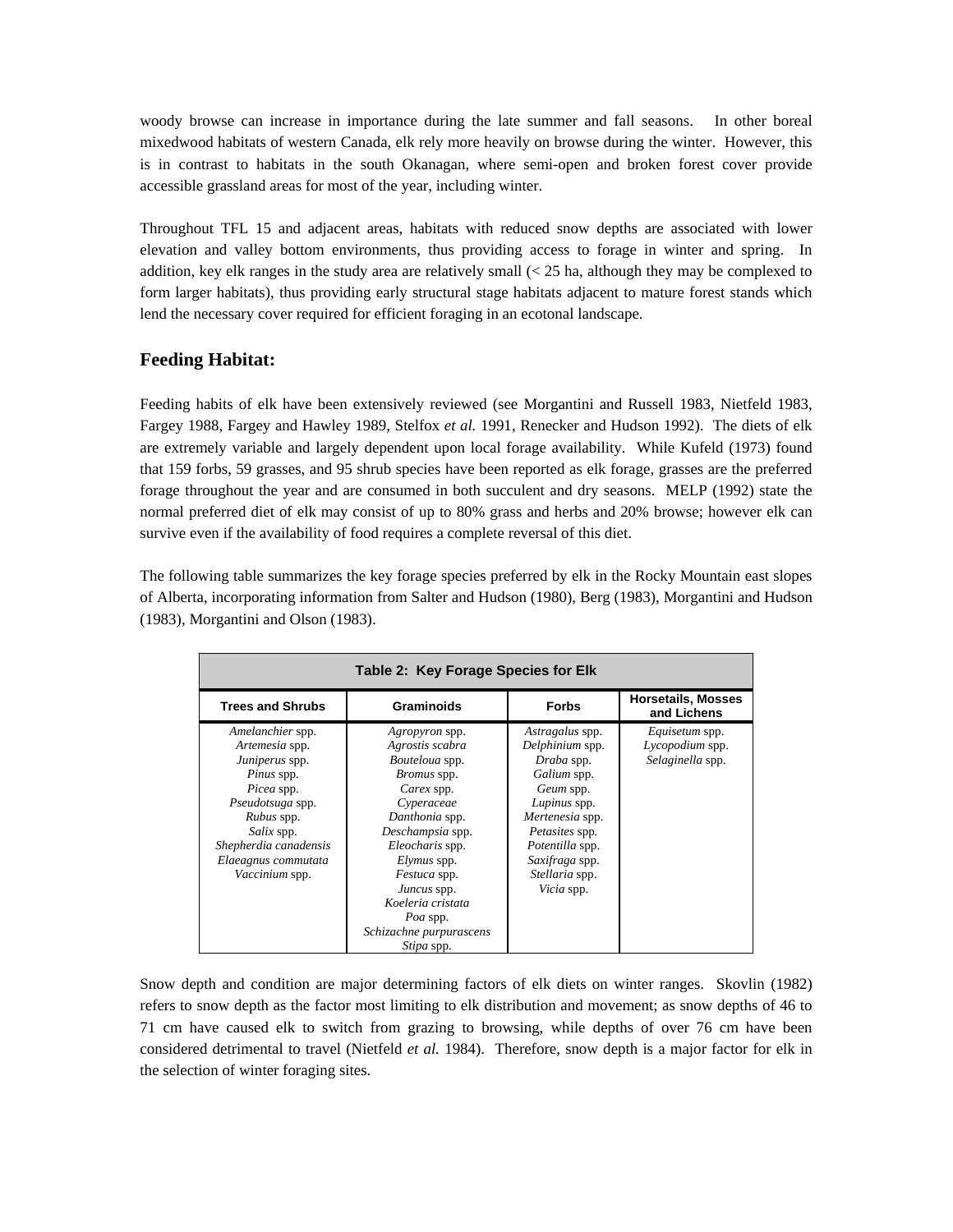### **Security / Thermal Habitat:**

Both vegetative and topographic features of a habitat provide security and thermal cover for elk. These features allow elk to conserve energy, escape or avoid predators (Skovlin 1982), and safely access forage. Primary factors influencing a stand's value as security cover are:

- i. the density and diameter of trees; and
- ii. the density of understory vegetation.

It is widely accepted that a minimum standard for adequate security cover is vegetation capable of hiding 90% of a standing adult elk from view at a distance of 200 feet (61 m) (Black *et al.* 1979, McNamee *et al.* 1981). Many coniferous stands will perform this function if they are more than 3 m tall and 100 m wide. However, data from Montana suggests that elk are less selective about the specific vegetative characteristics of coniferous cover and more responsive to size of units, connectiveness with adjacent units, and the scale of cover on the landscape (Lyon and Canfield 1991).

Thermal cover is a habitat feature used by elk and other species to ameliorate the effects of adverse weather conditions. While thermal cover is often equated with winter insulation qualities, elk also reduce heat stress by bedding down in snow patches in spring and early summer, and use dense forests with abundant shade in late summer (Schmidt and Gilbert 1980). In Washington and Oregon, Thomas *et al.* (1979) found that stands 12 to 24 ha in size provided optimal thermal cover, while stands 2.6 to 10.5 ha in size provided optimal hiding, or security. Thermal cover can be provided by numerous landscape features, including topography, water, air movement, and other animals, however it is most often associated with vegetation cover. Thermal cover for elk is provided by coniferous stands greater than 10 m in height with canopy closure over 70%.

### **Courtship / Mating Habitat:**

The rutting season for elk generally begins in early September, peaks in mid-September, and concludes by October. Rutting occurs in forest openings in a variety of habitats that provide abundant forage and cover opportunities. Other than requirements for security and forage habitat, elk do not have specific habitat requirements for courtship and mating activities. Therefore, courtship and mating will not be rated separately in this model.

### **Reproducing (birthing) Habitat:**

Elk typically calve in late May or June following by a gestation period of approximately 255 days (8.5 months). Calving sites are generally in protected areas with abundant food, nearby water, and security cover. These sites are often located on gentle terrain such as terraces and benches in otherwise steep topography between the animal's winter and summer ranges. Security cover (provided by shrubby understorey vegetation or coarse woody debris), forage areas, and thermal cover combine to comprise optimum calving areas (Thomas 1979, Skovlin 1982, Smith 1985). Other than requirements for security and forage habitat, elk do not have specific habitat requirements for birthing habitat, other than site-specific features. Therefore, reproduction (birthing) habitat will not be rated separately in this model.

### **Bedding Habitat:**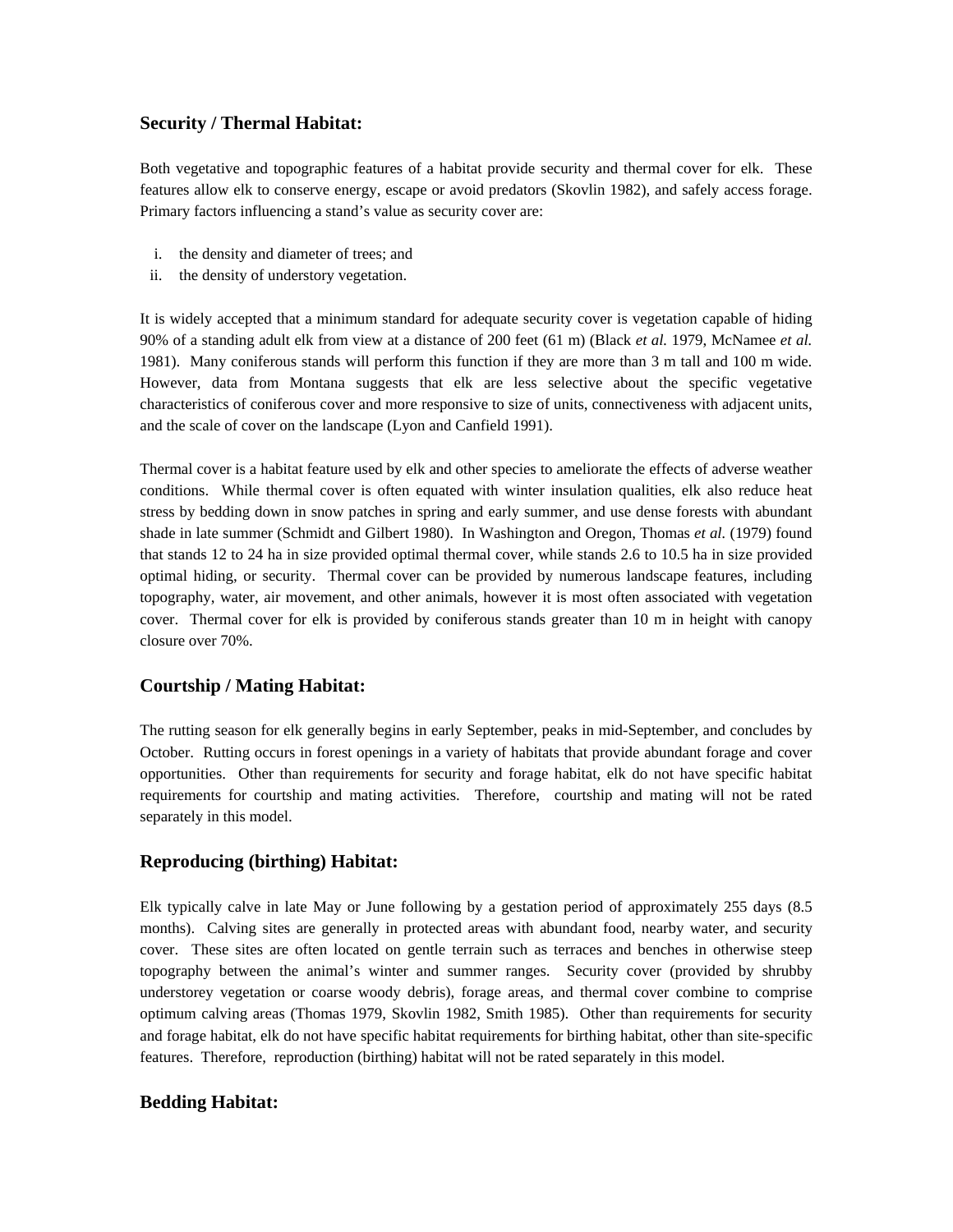Elk often bed down in security cover where they are hidden from view, but where they have a vantage point from which to watch for potential danger (Nyberg and Janz 1990). Bedding requirements are sitespecific and will not be rated separately. Any potential ratings for security and/or thermal cover are considered to include bedding or resting habitats.

## **Migrating Habitat:**

Morgantini and Russell (1983) describe habitat selection by elk as being a complex behavioral response to environmental factors. Therefore, while habitat selection by elk is largely determined by the floral composition of an area, overall habitat use by elk will also reflect the species' size, morphology, feeding habits, social organization, and anti-predator strategy (Leuthold 1977, Morgantini and Russell 1983). In response to variable environmental conditions, elk exhibit two very different strategies in their habitat selection and subsequent movements. The first involves a year-round stationary home range while the other has developed into a migratory pattern linking winter, intermediate, and summer ranges together. Adams (1982) and Morgantini and Russell (1983) report that elk in the Rocky Mountain east slopes have migration routes that generally follow the valley bottoms of main rivers. Spring and summer altitudinal movements are closely tied to the tracking of palatable plant phenology while the fall migration to lower elevations is a response to snow accumulations at higher elevations. While elk movement patterns in the TFL itself have not been documented, the following assumptions were used in rating habitats for this project (Table 3):

| Table 3: Expected Seasonal Habitat Use Patterns of Elk in the TFL 15 Area |                                    |                                                                                                                                                                                                                                                                                                                                                                                                                                                                                                                          |  |
|---------------------------------------------------------------------------|------------------------------------|--------------------------------------------------------------------------------------------------------------------------------------------------------------------------------------------------------------------------------------------------------------------------------------------------------------------------------------------------------------------------------------------------------------------------------------------------------------------------------------------------------------------------|--|
| <b>SEASON</b>                                                             | <b>APPROXIMATE</b><br><b>DATES</b> | <b>HABITAT USE PATTERNS</b>                                                                                                                                                                                                                                                                                                                                                                                                                                                                                              |  |
| Spring                                                                    | April - May                        | After spending winter at low elevations, elk generally begin to move to higher elevations<br>during spring as snow cover recedes;<br>Forage in open habitats that provide abundant herbs, grasses, and forbs (such as<br>$\bullet$<br>clearcuts, seral brush fields, et cetera);<br>Females calve in isolated mid-elevation habitats (between winter and summer ranges);<br>Preferred calving habitats include dense shrubby understory in closed canopy forests or<br>$\bullet$<br>riparian forests and stream islands. |  |
| Summer                                                                    | June - August                      | Habitat use shifts to mid and high elevation subalpine and low alpine areas with north<br>and east-facing slopes and abundant forage;<br>Cows and calves often form small nursery groups on high elevation summer range.                                                                                                                                                                                                                                                                                                 |  |
| Fall                                                                      | September-<br>October              | Alpine grasses and sedges starting to burn off in high-elevation summer ranges;<br>Cows and calves move downslope into mature forested habitats with high canopy<br>closure, where understory herbs and grasses remain available;<br>Bulls linger in high country for rutting activities throughout the fall, but may move<br>downslope slightly to gain access to better cover habitats.                                                                                                                                |  |
| Winter                                                                    | November - March                   | Habitat use in winter is restricted by snow accumulation;<br>٠<br>In areas of light snowfall, elk use high elevation south-facing meadows;<br>In areas of heavy snowfall, elk migrate in early winter to low and mid-elevation forests                                                                                                                                                                                                                                                                                   |  |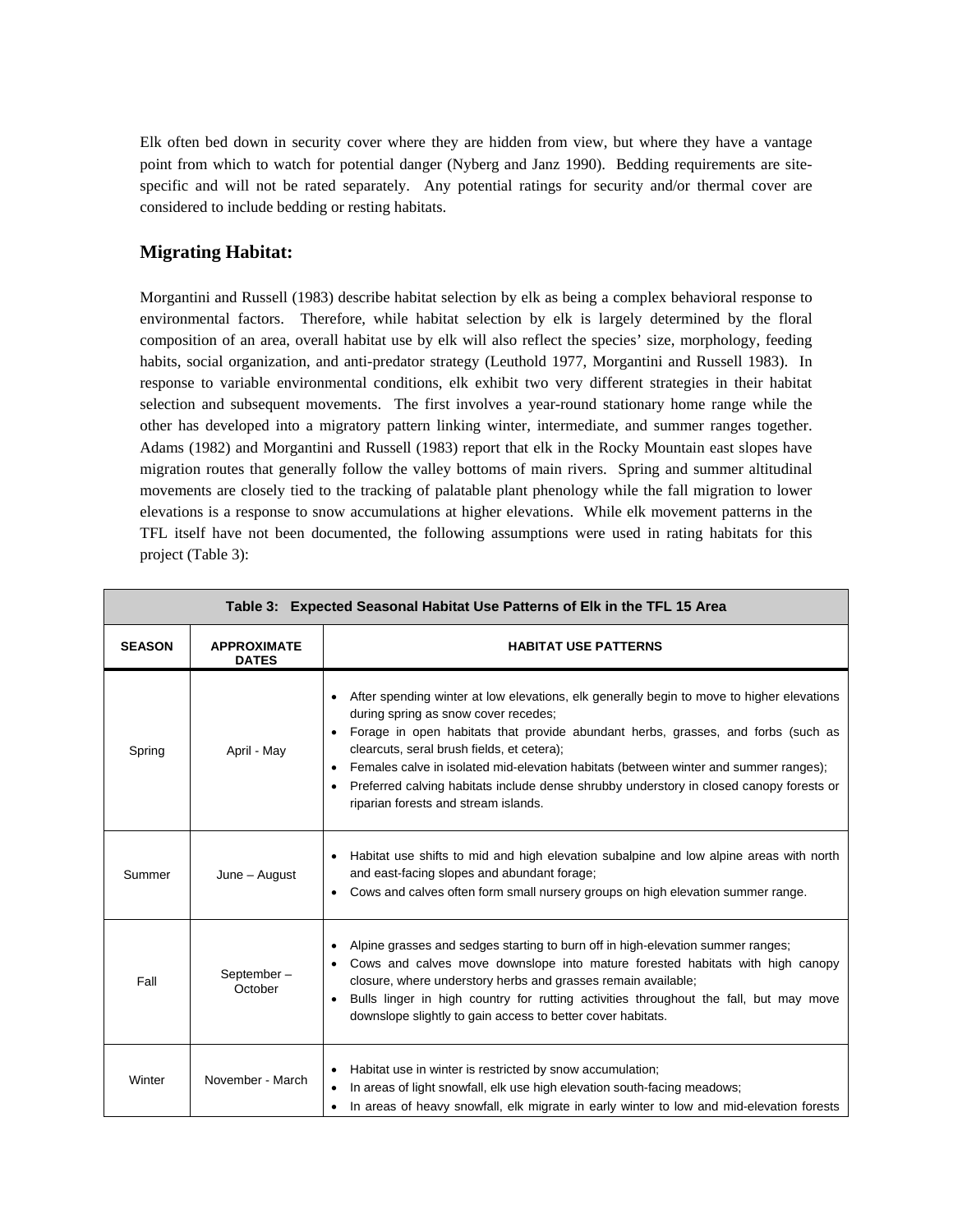|  | with canopy gaps providing open successional habitats. |
|--|--------------------------------------------------------|
|  |                                                        |

### **SEASONS OF USE:**

Elk habitat will be rated on the basis of two seasons of use, as follows (Table 4):

| Table 4: Seasons of Use Rated for Elk |             |                                                                                                    |                                                                |                                  |
|---------------------------------------|-------------|----------------------------------------------------------------------------------------------------|----------------------------------------------------------------|----------------------------------|
| <b>SEASON</b>                         | <b>CODE</b> | <b>DESCRIPTION</b><br>(as relates to use by elk)                                                   | <b>DURATION</b>                                                | LIFE REQUISITE THAT MUST BE MET  |
| Winter                                | W           | Snow accumulation period                                                                           | November<br>December<br>January<br>February<br>March           | Feeding / Thermal / Security     |
| Growing                               | G           | Leaf-out and green-up of habitats;<br>increased forage availability;<br>typically includes calving | April<br>May<br>June<br>July<br>August<br>September<br>October | Reproducing / Feeding / Security |

The use of seasonal nomenclature (winter and growing) is based on that defined by RIC (1998) for the Southern Interior Ecoprovince.

### **HIERARCHY OF LIFE REQUISITES:**

For decades, the emphasis in elk management has been on managing for feeding habitat on winter ranges. The significance of security and thermal cover in elk habitat models has been difficult to define. Most researchers agreed that winter snow conditions (and, thus, winter forage availability) were the primary limiting factors for elk throughout their range. However, recent advances in animal physiology on winter ranges has slightly modified this view. While forage is recognized as a critical life requisite, it has now come to bear that, under severe weather conditions, many animals substitute an energy conservation strategy for forage intake. For example, Christensen *et al.* (1993) reported that, where behavior patterns have been recorded, elk select resting and feeding sites based on the control of energy transfer rather than on forage availability. Thus, it can be argued that the provision of thermal cover may be as important as forage quantity or quality on elk winter ranges.

The significance of suitable winter thermal sites as a life requisite for elk may be further explained by the availability of this resource within the Southern Interior Ecoprovince. Forested cover is fairly sporadic and the availability of early structural stages is common within cutblocks, avalanche tracts, burns, roadsides, and natural forest openings. This creates extremely suitable winter foraging habitats for elk within the area and, as a result winter thermal habitat requirements have been designated as the primary limiting factor for elk in TFL 15. The hierarchy of life requisites incorporated into the elk habitat model is as follows:

- *1. Winter thermal habitat*
- *2. Spring reproducing habitat*
- *3. Summer feeding habitat*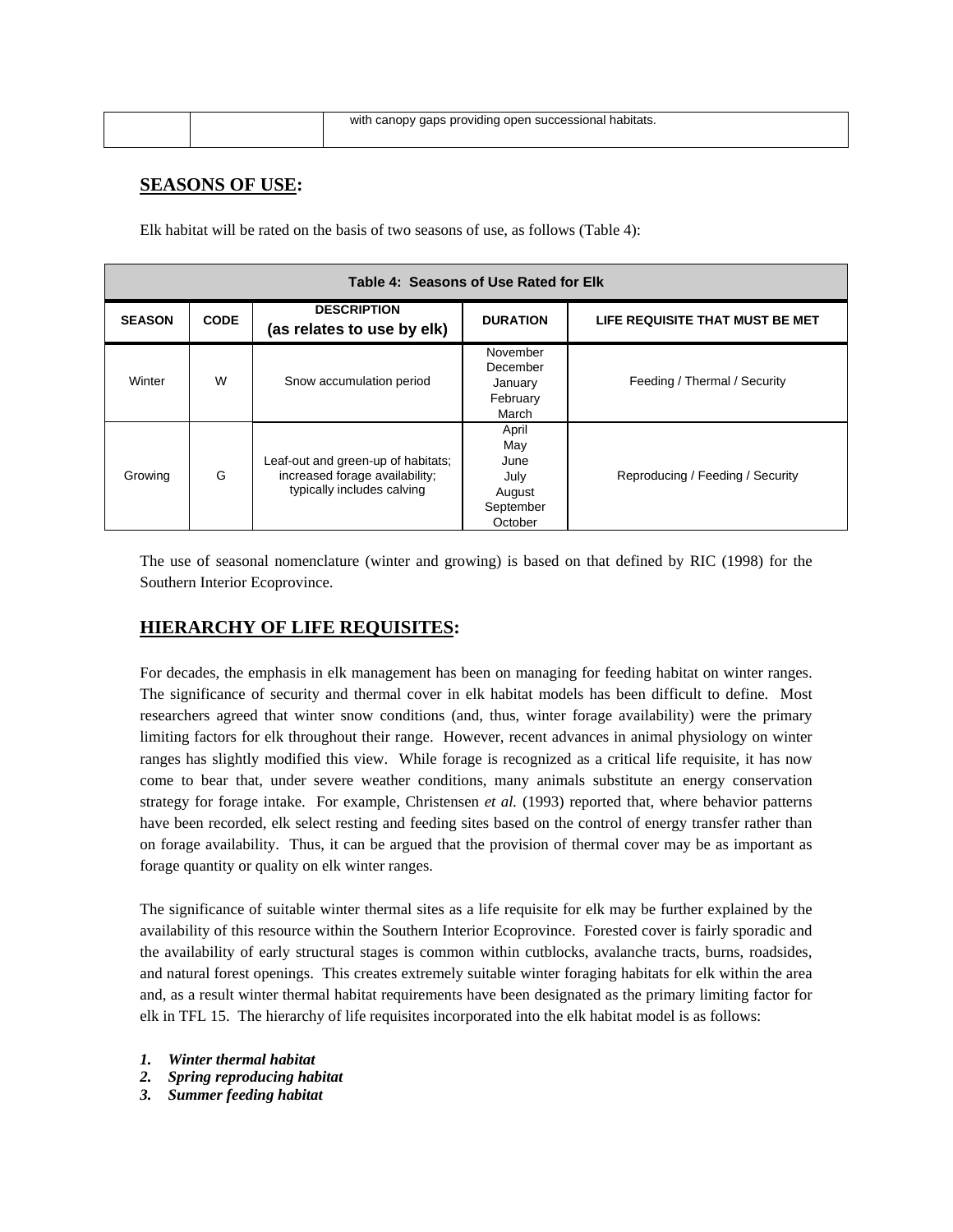# **QUANTIFIABLE ECOSYSTEM ATTRIBUTES:**

This section describes how each life requisite for elk relates to specific ecosystem attributes such as site series, plant species, canopy closure, slope , *et cetera* (Table 5).

| Table 5: Quantifiable Ecosystem Attributes for Elk Habitats                                                                 |                                  |                                                                                                                                                                                                                                                                                                                                                                                                                                                                                                                                                                                                                                                                                                                                    |                                                                                                                                                                                                  |
|-----------------------------------------------------------------------------------------------------------------------------|----------------------------------|------------------------------------------------------------------------------------------------------------------------------------------------------------------------------------------------------------------------------------------------------------------------------------------------------------------------------------------------------------------------------------------------------------------------------------------------------------------------------------------------------------------------------------------------------------------------------------------------------------------------------------------------------------------------------------------------------------------------------------|--------------------------------------------------------------------------------------------------------------------------------------------------------------------------------------------------|
| <b>Season</b>                                                                                                               | <b>Primary Life</b><br>Requisite | <b>Rating Code</b>                                                                                                                                                                                                                                                                                                                                                                                                                                                                                                                                                                                                                                                                                                                 | <b>Quantifiable Ecosystem Attribute</b>                                                                                                                                                          |
| Winter                                                                                                                      | Feeding                          | FDW*                                                                                                                                                                                                                                                                                                                                                                                                                                                                                                                                                                                                                                                                                                                               | • Low elevation coniferous, deciduous, or mixedwood habitats with high canopy<br>cover;<br>• Some open habitats, depending on snow accumulation potential;<br>• Structural stages 2 - 7 forests; |
| Security /<br>Thermal                                                                                                       |                                  | STW*                                                                                                                                                                                                                                                                                                                                                                                                                                                                                                                                                                                                                                                                                                                               | • Dense cover in low elevation forested stands;<br>• Coniferous and coniferous-dominated mixedwood stands 10 - 12 m tall and<br>canopy closure > 70%.                                            |
| during winter;<br>Feeding<br>FDG*<br>· Subalpine meadows:<br>Growing<br>• Structural stages 2, 3a, 3b, 4, 5, 6, 7 habitats; |                                  | • North-facing slopes in summer and fall provide high quality forage; south- and<br>west facing slopes in spring and winter are first to be snow-free and provide<br>access to forage or are influenced by chinook conditions and swept snow-free<br>• Site series dominated by moderately sloping grasslands provide preferred forage<br>(see previously provided list of preferred forage species for elk);<br>• Open, early successional habitats with abundant grasses, forbs, sedges;<br>• Low to high elevation coniferous, deciduous, and mixedwood forests;<br>• Valley bottom floodplains and drainages with fertile soils have high forage<br>productivity and diversity, particularly for early spring green-up forage. |                                                                                                                                                                                                  |
|                                                                                                                             | Security /<br>Thermal            | STG*                                                                                                                                                                                                                                                                                                                                                                                                                                                                                                                                                                                                                                                                                                                               | • Small benches, basins, draws, and stream and valley bottoms are used for<br>calving sites;<br>• Structural stages 4 - 7;<br>$\bullet$ 50 - 70 % canopy cover.                                  |
| * Life requisites that were rated in the field during data collection for this model.                                       |                                  |                                                                                                                                                                                                                                                                                                                                                                                                                                                                                                                                                                                                                                                                                                                                    |                                                                                                                                                                                                  |

# **MODEL ASSUMPTIONS:**

- 1. Optimal elk habitat in both fall/winter and spring/summer seasons consists of open forage-producing sites interspersed with forested areas or other geomorphic features which provide security and thermal cover.
- 2. Winter ranges receiving the highest use can be expected to be those consisting of at least 60-75% foraging area, with thermal and security cover comprising the remainder.
- 3. Forage preferences of elk vary seasonally (due to forage palatability) and among forage classes (due to forage availability). However, the general inference can be made that elk prefer herbaceous forage such as grasses, sedges, and forbs in all seasons. Grasses, in particular, are preferred throughout the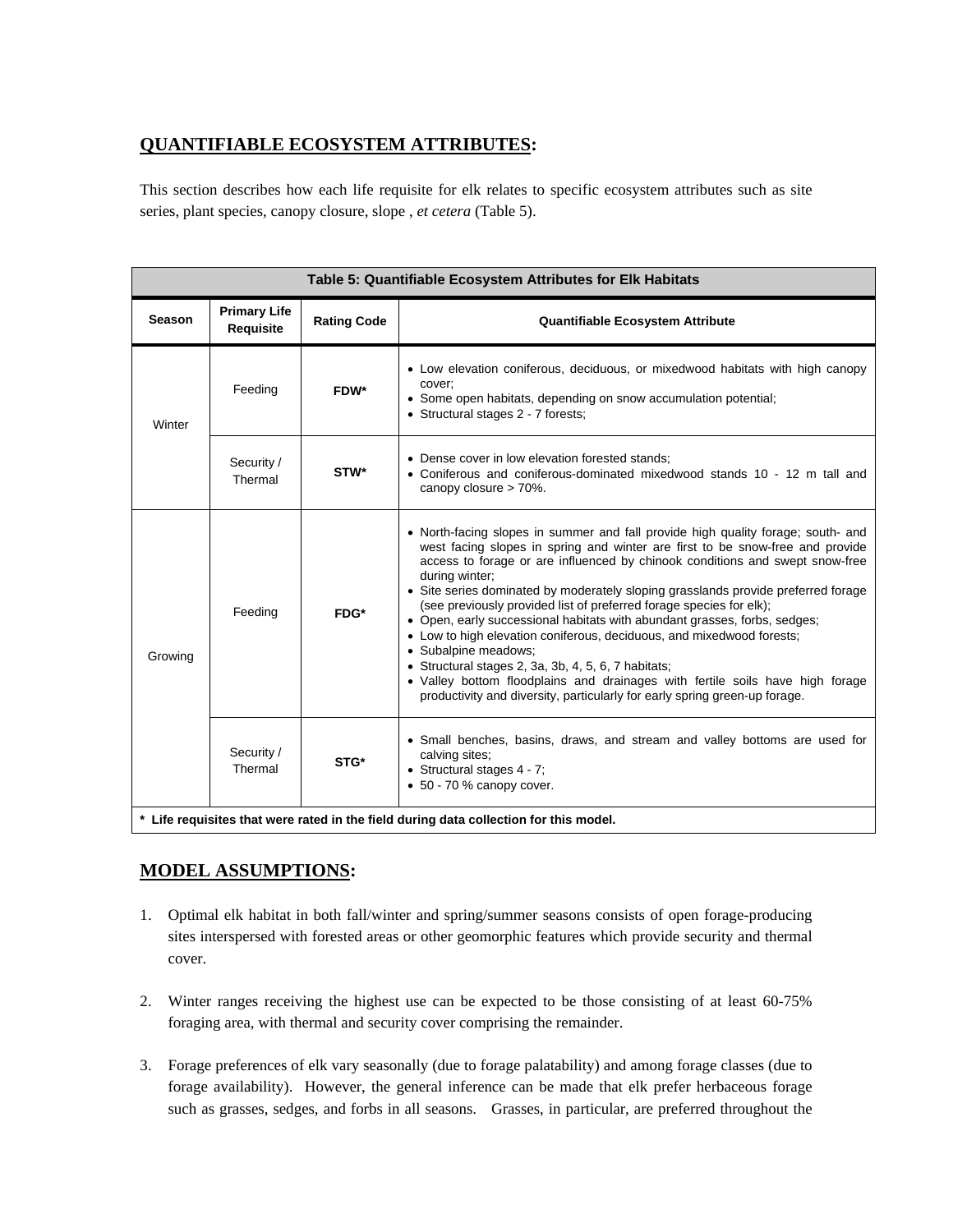year and are consumed in spring, summer, and fall as well as in winter, if available. Grasslands in structural stages 1 to 3a may provide abundant winter forage if they are adequately sheltered from snow and wind activity during winter.

- 4. Grasslands on warm, south-facing slopes are rated high for the provision of forage, particularly in winter seasons. North-facing grassland slopes are rated higher for the provision of summer and fall habitats.
- 5. Closely-stocked stands of coniferous cover (high stem density, trees over 12 m in height, and canopy closure exceeding 70%) are required for the provision of thermal cover in severe winters. In milder winters (and in spring and summer), mixedwood and deciduous forests may provide the required cover resources.
- 6. Coniferous and mixedwood forests with a well-developed understory capable of hiding 90% of a standing elk from the view at a distance of 60 m provides effective hiding cover.
- 7. Forest edges and riparian vegetation associated with post-fire succession or logging may also provide high rated habitat to meet both forage and cover requirements of elk.

Dense timber or heavy brush thickets (predominantly willow) are rated moderate to high for their provision of calving sites. Grassland/shrub ecotonal habitats (Structural Stage 3b and 4) may also be rated high for the provision of calving sites, if they are appropriately secure.

9. Site modifiers that influence habitat suitability ratings for elk and generally require an upgrade in ratings include "w" (warm, southerly or westerly aspect – only during winter); while downgrades in habitat suitability ratings are usually experienced by sites with a "k" (cool, northely or easterly aspect only during winter) and "z" (very steep, greater than 100% slope – all seasons).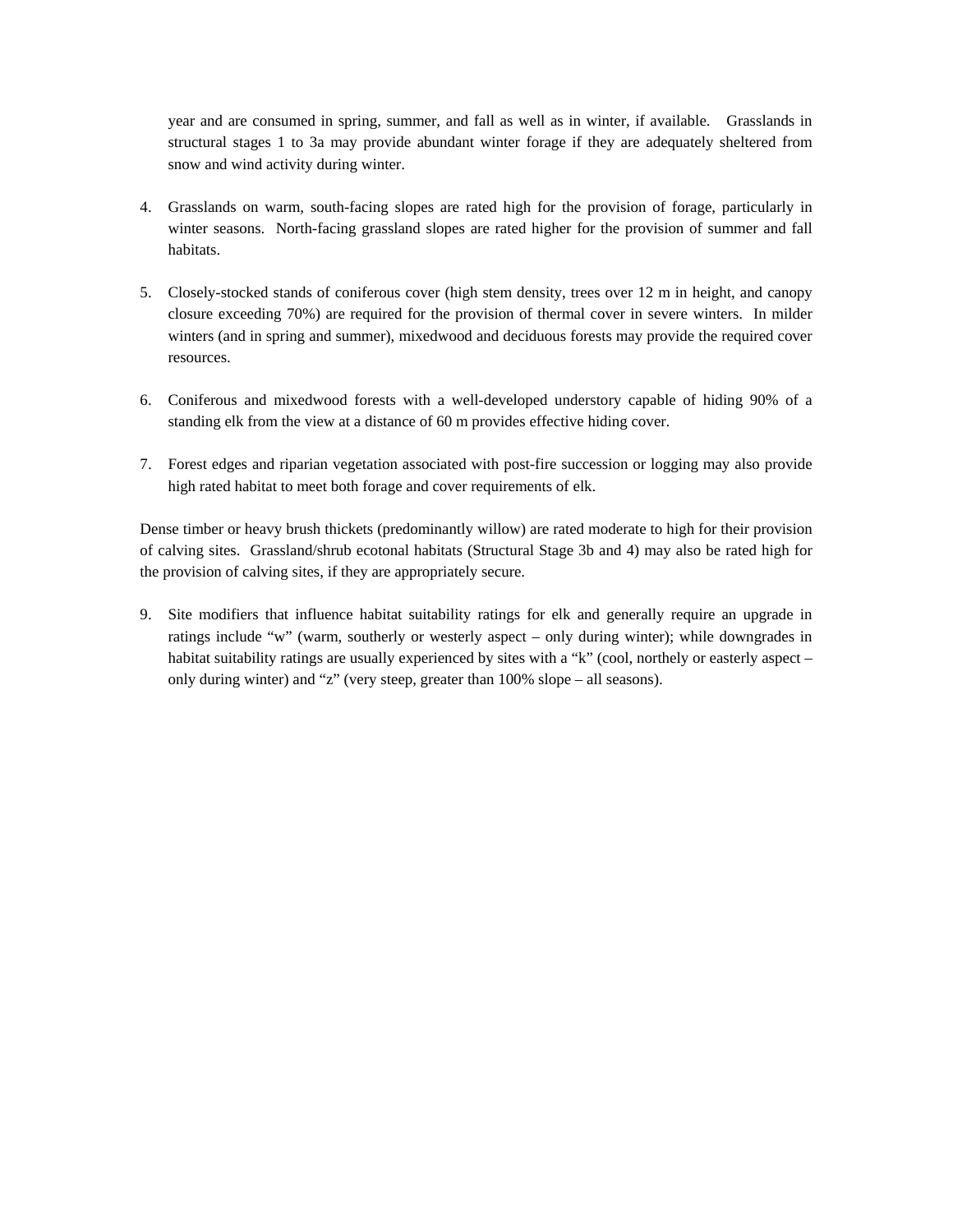ROCKY MOUNTAIN ELK HABITAT SUITABILITY RATINGS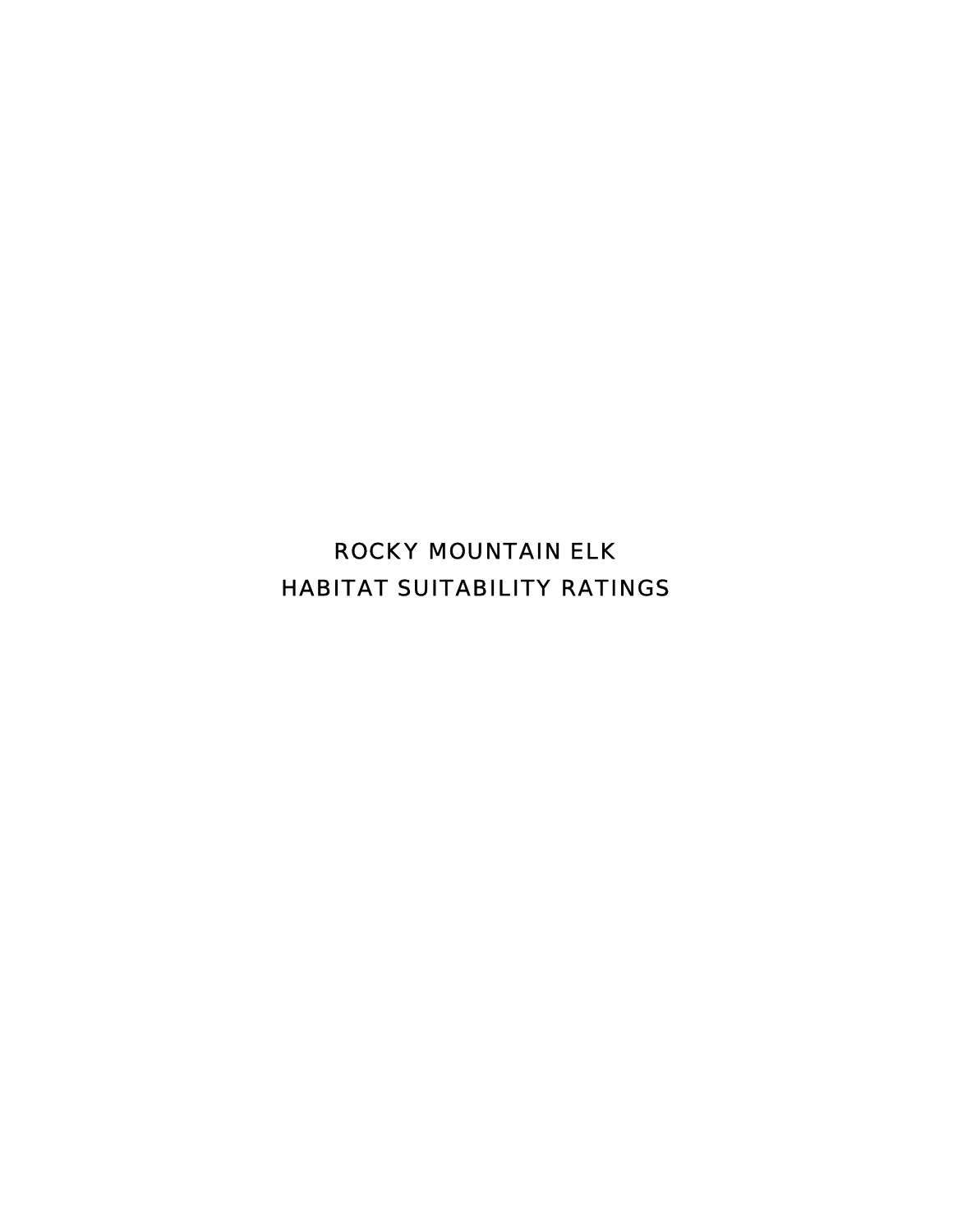# **RATED LIFE REQUISITES:**

The life requisites that have been selected for the final ratings include:

- FDW (Winter / Feeding)
- STW (Winter / Security-Thermal)
- FDG (Growing / Feeding)
- STG (Growing / Security-Thermal)

### **HABITAT SUITABILITY RATINGS SCHEME:**

Habitat assessments for elk are being rated against the 'provincial benchmark' which is based upon a 6 class rating scheme, acknowledging the species' high mobility and researcher's substantial knowledge level about its habitat requirements (RIC 1998) (see Table 6).

| Table 6: Habitat Suitability Rating Scheme for Elk                                |                 |            |  |
|-----------------------------------------------------------------------------------|-----------------|------------|--|
| <b>Suitability Limits (%)</b><br><b>Suitability Rating</b><br>Level of Use by Elk |                 |            |  |
|                                                                                   | Very High       | $76 - 100$ |  |
| 2                                                                                 | High            | $51 - 75$  |  |
| 3                                                                                 | Moderately High | $26 - 50$  |  |
| 4                                                                                 | Moderate        | $6 - 25$   |  |
| 5                                                                                 | Low             | $1 - 5$    |  |
| 6                                                                                 | Nil             |            |  |

### **PROVINCIAL BENCHMARKS:**

Provincial benchmarks for elk have been determined from a number of sources, each providing relevant information at varying scales and levels of resolution. These sources include:

- i) provincial big game abundance and distribution mapping at 1:2,000,000 scale (Blower 1988); and
- ii) MELP provincial benchmark habitat list developed for use with TEM wildlife interpretations (RIC 1998).

Elk abundance and distribution in British Columbia has been mapped at a scale of 1:2,000,000 by Blower (1988). This map provides a rudimentary record of provincial benchmarks against which elk habitat suitability ratings can be delineated for TFL 15. The following table, summarized from the provincial map, provides a synopsis of the areas considered by Blower (1988) to have some of the highest elk densities (over 1 elk / 2.5 km<sup>2</sup>) in the province (Table 7).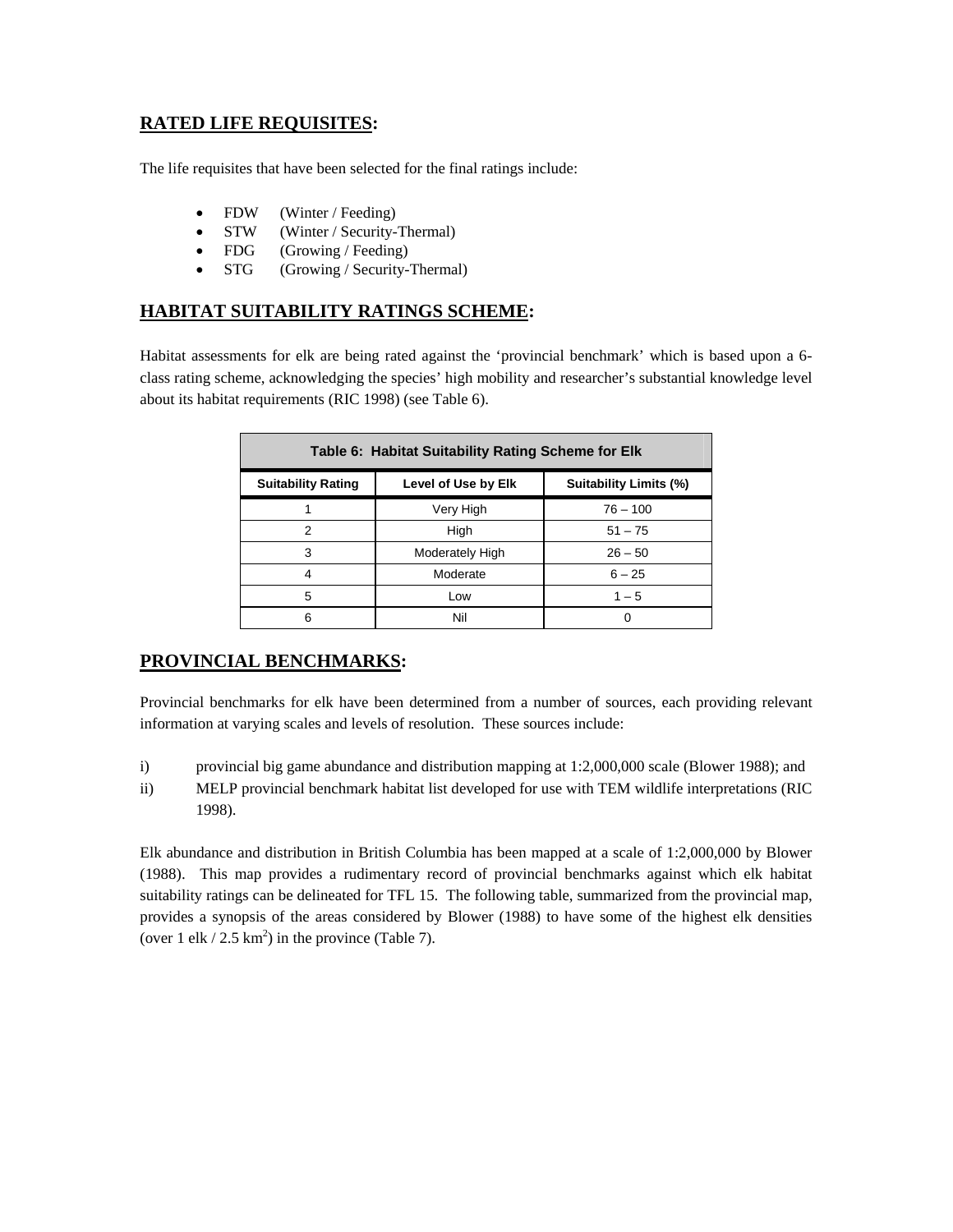| Table 7: Areas of Highest Reported Elk Abundance in British Columbia (densities >1 elk / 2.5 sq. km.) |                                   |                                   |                                                |
|-------------------------------------------------------------------------------------------------------|-----------------------------------|-----------------------------------|------------------------------------------------|
| <b>ECOPROVINCE</b>                                                                                    | <b>ECOREGION</b>                  | <b>ECOSECTION</b>                 | <b>GENERAL LOCATION</b>                        |
|                                                                                                       | Northern Columbia Mountains       | <b>Eastern Purcell Mountains</b>  | Dutch, Bugaboo, Horsethief<br>creeks           |
|                                                                                                       |                                   | <b>Central Columbia Mountains</b> | Kokanee Glacier Park, Slocan<br>Lake           |
|                                                                                                       |                                   | McGillivray Ridge                 | south of Cranbrook, Tepee<br>Creek             |
| <b>Interior Mountains</b>                                                                             |                                   | Southern Columbia Mountains       | Creston, south end of<br>Kootenay Lake         |
|                                                                                                       | Southern Rocky Mountain<br>Trench | East Kootenay Trench              | Columbia River valley                          |
|                                                                                                       | Northern Continental Divide       | <b>Border Ranges</b>              | Elkford, Fernie, Elk River<br>drainage         |
|                                                                                                       |                                   | Crown of the Continent            | Flathead River drainage                        |
|                                                                                                       | Western Continental Ranges        | Southern Park Ranges              | Yoho National Park, Kootenay<br>River drainage |
| Taiga Plains                                                                                          | Muskwa Plateau                    | Muskwa Plateau                    | Dunedin and Chief River<br>drainages           |
|                                                                                                       | Hay River Lowland                 | Fort Nelson Lowland               | Nelson and Fontas River<br>drainages           |
| Northern Boreal Mountains                                                                             | Northern Canadian Rocky           | Eastern Muskwa Ranges             | Tuchodi Lakes, West Toad<br>River              |
|                                                                                                       | Mountains                         | Muskwa Foothills                  | Prophet River drainage                         |

MELP (RIC 1998) has identified high-rated habitats and provincial benchmark habitats for elk in British Columbia as follows (Table 8): **Note: habitats that are bolded represent the provincial benchmark against which all other elk habitats are compared.** 

# **POTENTIAL RATINGS ADJUSTMENTS:**

It would be expected that rating adjustments would be made to the final ratings map (if developed) for the following habitat and landscape features:

1. Landscape Unit Context (Proximity to High and Low Rated Habitats)

This adjustment occurs when the spatial relationship of one habitat to another influences the suitability of the habitat in proximity. Larger habitats containing a suitability rating differing from adjacent smaller habitats may result in an adjustment in the rating for the smaller habitat. This would apply when areas of either high or low rated habitats are encroached by another habitat of a greater or lesser value (i.e., if a high rated habitat is relatively dominated by an adjacent larger area of moderate rating, it is suggested that the high rated habitat be decreased to reflect the vastness of the moderate habitat). This would also apply when the reverse of the above example is encountered.

Edge, or ecotonal, areas are high quality elk habitat because they provide abundant and diverse forage in close proximity to cover. Most use by elk occurs within 183 m of the edge between cover and forage areas (Black *et al.* 1979). Therefore, the quality of open feeding habitat increases if it is adjacent to coniferous forest providing adequate security and/or thermal cover.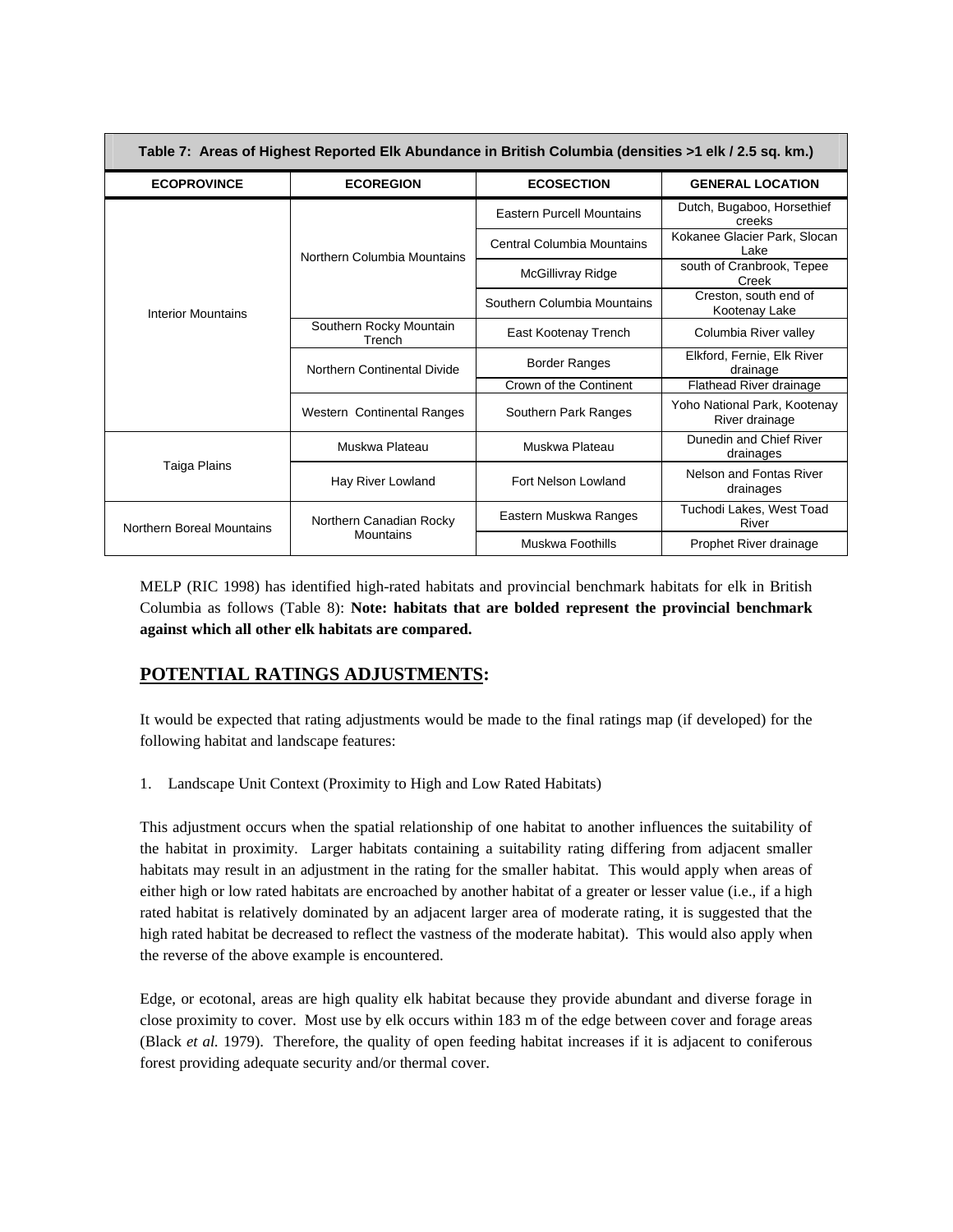| <b>Table 8: Provincial Benchmarks for Elk</b> |                   |                |                |
|-----------------------------------------------|-------------------|----------------|----------------|
| <b>ECOPROVINCE</b>                            | <b>ECOSECTION</b> |                | <b>BGC</b>     |
|                                               | <b>UNIT</b>       | <b>RATING</b>  | <b>SUBZONE</b> |
| <b>WINTER BENCHMARKS</b>                      |                   |                |                |
| Central Interior                              | <b>FRB</b>        | 3              | <b>IDFxm</b>   |
| <b>Sub-Boreal Interior</b>                    | <b>HAF</b>        | $\mathbf{2}$   | <b>BWBSmw</b>  |
| <b>Southern Interior</b><br><b>Mountains</b>  | <b>EKT</b>        | 1              | <b>IDFdm</b>   |
| Southern Interior                             | STU               | $\mathfrak{p}$ | <b>IDFxh</b>   |
| <b>Boreal Plains</b>                          | <b>PEL</b>        | $\mathfrak{p}$ | <b>BWBSmw</b>  |
| Taiga Plains                                  | <b>MUP</b>        | $\mathfrak{p}$ | <b>BWBSmw</b>  |
| <b>Northern Boreal</b><br><b>Mountains</b>    | <b>MUF</b>        | 1              | <b>SWBmk</b>   |
| <b>GROWING SEASON BENCHMARKS</b>              |                   |                |                |
| Central Interior                              | <b>CCR</b>        | 3              | AT             |
| <b>Sub-Boreal Interior</b>                    | <b>HAF</b>        | $\mathbf{2}$   | <b>ESSFmv</b>  |
| Southern Interior<br>Mountains                | <b>FRR</b>        | $\mathfrak{p}$ | AT             |
| Southern Interior                             | <b>STU</b>        | $\mathfrak{p}$ | <b>MSxk</b>    |
| <b>Boreal Plains</b>                          | <b>PEL</b>        | 2              | <b>BWBSmw</b>  |
| Taiga Plains                                  | <b>MUP</b>        | $\mathfrak{p}$ | <b>BWBSmw</b>  |
| <b>Northern Boreal</b><br><b>Mountains</b>    | <b>MUF</b>        | 1              | <b>SWBmk</b>   |

#### 2. Fragmentation / Patchwork

Elk are frequently precluded from using areas where there is continual disturbance due to human activity. Roads, in particular, have been shown to negatively affect the habitat effectiveness of otherwise suitable areas for elk. Elk show a decreased use of areas adjacent to roads for distances ranging from 0.4 to 0.8 km (Martinka 1969, Black *et al.* 1979, Christensen *et al.* 1993). Therefore, while it is acknowledged that early seral stages which characterize clearcuts and other anthropogenic disturbances may provide forage resources for elk, overall use of the habitat may be compromised if human activity is too high. Suitability ratings for such habitats may be downgraded if human activity is prevalent and continuous in the area.

The degree of adjustments made to the habitat suitability ratings will be determined primarily by the degree to which the above factors impact elk habitat, and will be applied at the final habitat suitability mapping level.

### **REFERENCES:**

- **Adams, A.W. 1982.** Migration. Pages 301-322 in: Thomas, J.W. and D.E. Toweil (eds.) *Elk of North America: Ecology and Management*. The Wildlife Management Institute. Washington, DC.
- **Berg, B.P. 1983.** Wild and domestic ungulate interactions in the Bob Creek area, southwestern Alberta. M.Sc. Thesis. University of Alberta. Edmonton, AB. 153 pp.

**Black, H., R.J. Sherzinger, and J.W. Thomas. 1979.** Relationships of Rocky Mountain elk and Rocky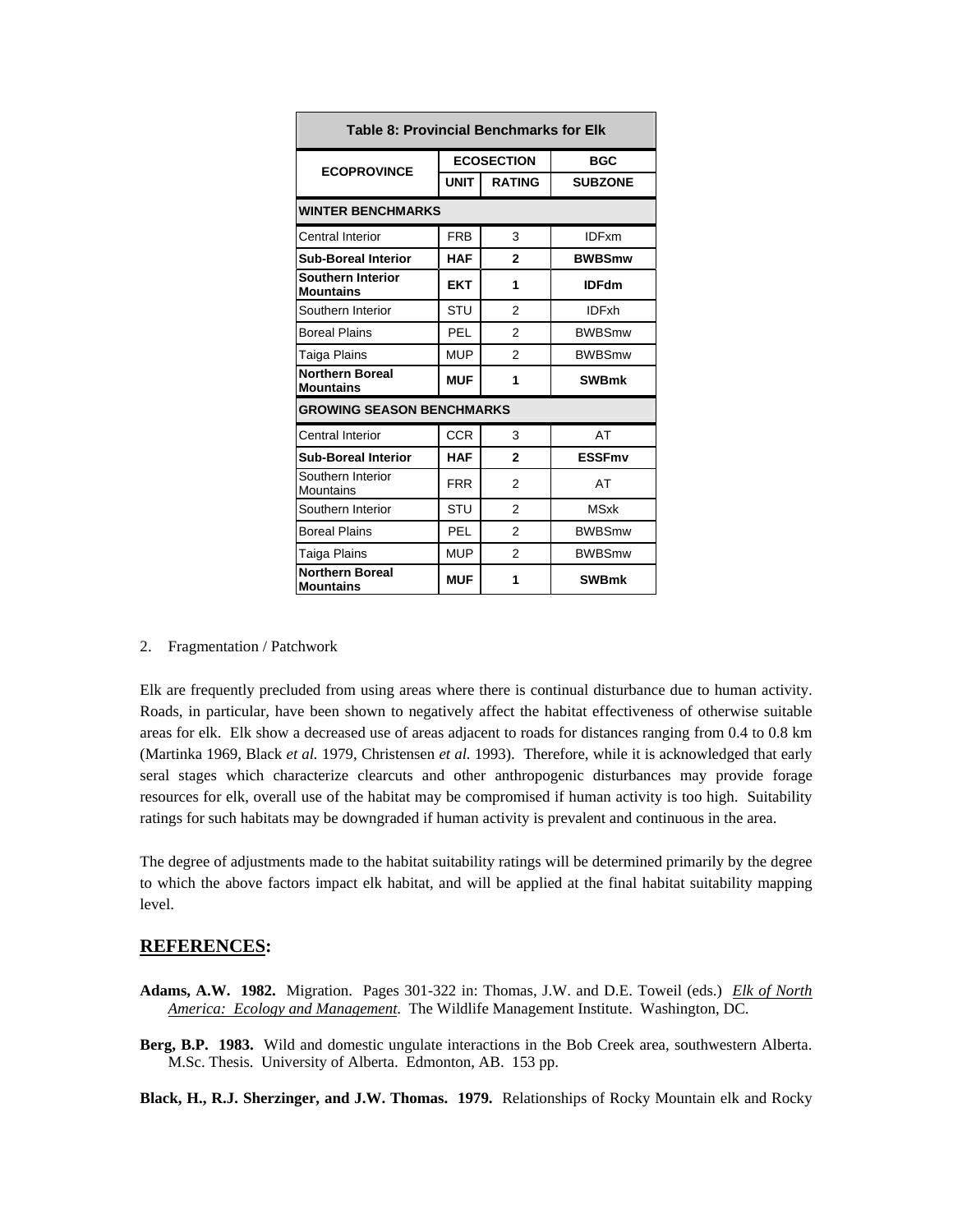Mountain mule deer habitat to timber management in the Blue Mountains of Oregon and Washington. Pages 11-31 in: Peek, J. (ed.) *Trans. of the Elk – Logging – Roads Symp*. University of Idaho. Moscow, ID.

- **Blower, D. 1988.** Wildlife distribution mapping: Big game series. Elk. Provincial mapping at 1:2,000,000 scale. British Columbia Ministry of Environment, Lands, and Parks; Wildlife Branch. Victoria, BC.
- **Christensen, A.G., L. Jack Lyon, and J.W. Unsworth. 1993.** Elk management in the northern region: Considerations in forest plan updates or revisions. General Technical Report INT-303. United States Forest Service, Intermountain Research Station. Ogden, UT. 10 pp.
- **CDC (Conservation Data Centre). 1999.** BC Conservation Data Centre: Rare Vertebrate Animal Tracking List. BC Ministry of Environment, Lands and Parks, Victoria, BC. http: www.env.gov.bc.ca/wld/cdc/listdef.htm
- **COSEWIC (Committee on the Status of Endangered Wildlife in Canada). 1998.** Canadian species at risk, April 1996. Committee on the Status of Endangered Wildlife in Canada. Ottawa, ON. 21 pp.
- **Fargey, P.J. 1988.** Wapiti selection of grasses and legumes. Pages 24-26 in: Renecker, L.A. (ed). *Proc. of the 3rd Annual Game Growers Assoc. Conf*. Red Deer, AB.
- **Fargey, P.J. and A.W.L. Hawley. 1989.** Seasonal patterns of forage selection by wapiti in relation to land reclamation. AECV89-R3. Alberta Environmental Center. Vegrevellie, AB. 112 pp.
- **Kufeld, R.C. 1973.** Foods eaten by the Rocky Mountain elk. J. Range Manage. 26(2):106-113.
- **Leuthold, W. 1977.** *African Ungulates: A Comparative Review of Their Ethology and Behavioral Ecology*. Springer-Verlag. Berlin. 307 pp.
- Lyon, L.J. and J.E. Canfield. 1991. Habitat selection by Rocky Mountain elk under hunting season stress. Pages 99-105 in: Christensen, A.G., L.J. Lyon, and T.N. Lonner (comp.) *Proc. of the Elk Vulnerability Symp*. Montana State University. Bozeman, MT.
- **Martinka, C.J. 1969.** Population ecology of summer resident elk in Jackson Hole, Wyoming. J. Wildl. Manage. 32:558-565.
- **McNamee, P.J., M.L. Jones, R.E. Everitt, J.H. Staley, and D. Tait. 1981.** Report on the integrated wildlife intensive forestry research-planning workshop. Fish and Wildlife. Bull. No. B-19, IWIFR-4. BC Ministry of Environment, Lands and Parks and BC Ministry of Forestry. Victoria, BC. 147 pp.
- **MELP (Ministry of Environment, Lands and Parks). 1992.** Elk in British Columbia. British Columbia Ministry of Environment, Lands and Parks. Victoria, BC. 4 pp. http://www.elp.gov.bc.ca/wld/pub/elk.htm
- **Morgantini, L.E. and R.J. Hudson. 1983.** Nutritional significance of altitudinal migrations for wapiti. Agric. For. Bull. 62:109-112.
- **Morgantini, L.E. and C.D. Olsen. 1983.** Pipeline construction and wild ungulates. Results of a two year monitoring program along the Edson Mainline Loop. Prepared by Wildland Resource Consultants Ltd. for NOVA Corporation. Calgary, AB.
- **Morgantini, L.E. and W.B. Russell. 1983.** An assessment of three selected elk winter ranges in the Rocky Mountain Region. Prepared by Wildland Resource Consultants Ltd. for Alberta Fish and Wildlife Division. Edmonton, AB. 265 pp.